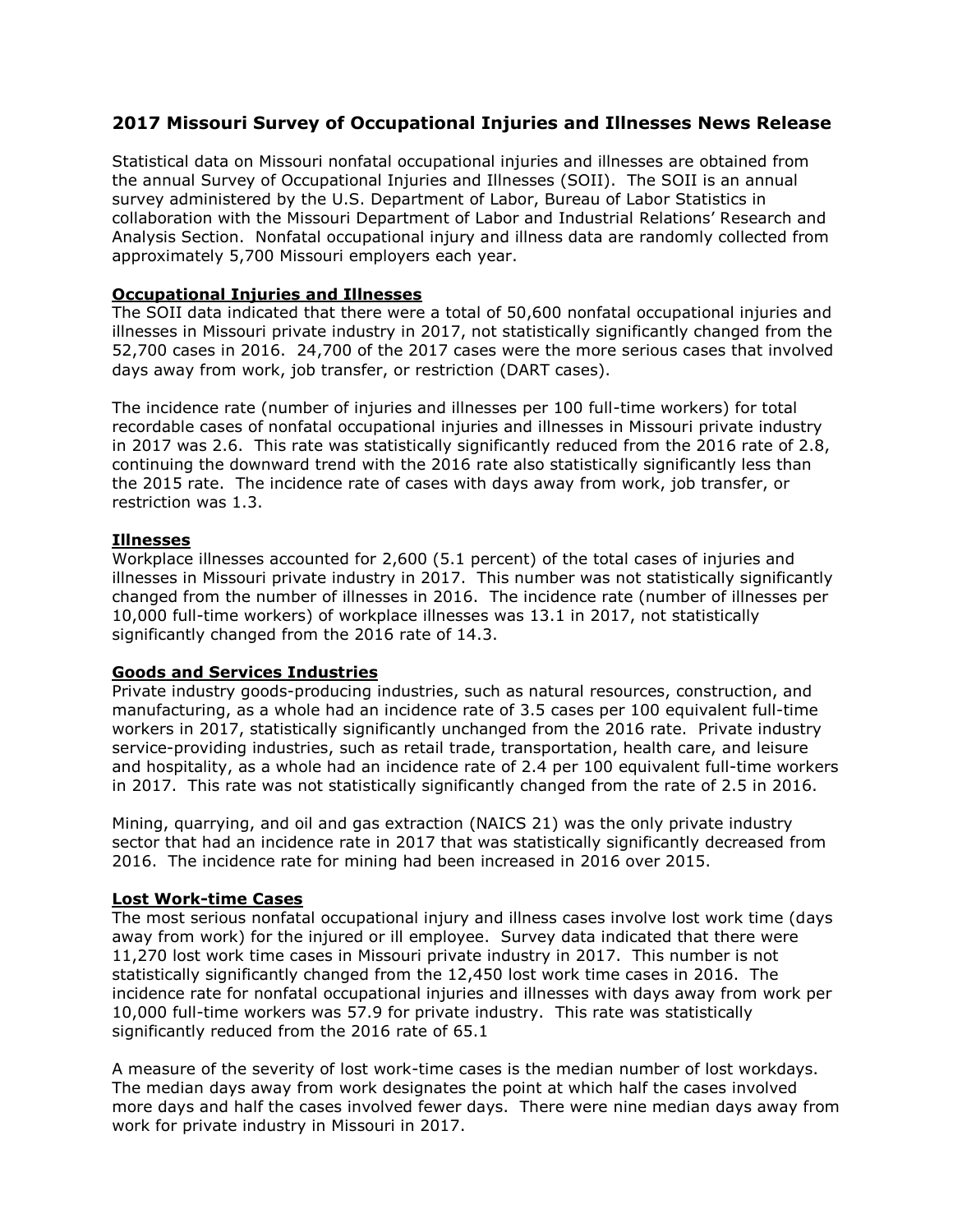## **Goods and Services Industries**

Survey data indicated that in 2017, 3,890 workers in private goods-producing industries had lost work time due to nonfatal injuries and illnesses. The days away from work incidence rate for goods-producing industries was 100.8 per 10,000 full-time workers. Goodsproducing industries had 14 median days away from work in 2017. The construction major industry sector had 27 median days away from work in 2017.

In 2017, the number of Missouri workers who lost work time due to work-related injuries and illnesses incurred in private service-providing industries was 7,380. The days away from work incidence rate was 47.3 per 10,000 full-time workers. Service-providing industries had seven median days away from work in 2017. The trade, transportation, and utilities major industry sector had 13 median days away from work in 2017.

# **Gender**

Male workers accounted for 63.3 percent of the nonfatal occupational injuries and illnesses involving days away from work in private industry in 2017. Male workers accounted for 83.8 percent of the cases in goods-producing industries and 52.4 percent of the cases in service-providing industries. Female workers accounted for 80.3 percent of cases in the education and health services major industry sector, 69.2 percent of the cases in the financial activities major industry sector, and 56.1 percent of the cases in the leisure and hospitality major industry sector. Male workers had 11 median days away from work in 2017. Female workers had seven median days away from work.

# **Race or Ethnic Origin**

White only was the race or ethnic origin in 42.4 percent of the nonfatal occupational injuries and illnesses involving days away from work in private industry in 2017. Black only was the race in 5.5 percent of the cases; Hispanic or Latino only was the race in 2.5 percent of the cases; the race was not reported in 47.6 percent of the cases. Black only was the race in 13.8 percent of cases in the education and health services major industry sector. White workers had seven median days away from work. Black workers had seven median days away from work. Hispanic or Latino workers had four median days away from work. American Indian or Alaska Native workers had 60 median days away from work.

### **Experience on the Job**

Workers with more than five years of service accounted for 34.3 percent of the nonfatal occupational injuries and illnesses with days away from work in private industry in 2017; workers with one to five years of service accounted for 33.8 percent. Workers with five or more years of service had 14 median days away from work. Workers with one to five years of service had nine median days away from work.

### **Age of Worker**

Workers who were 45 to 54 years old accounted for 22.4 percent of the total number of nonfatal occupational injury and illness cases with days away from work in private industry in 2017; workers who were 35 to 44 years old accounted for 20.9 percent, and workers who were 55 to 64 years old accounted for 20.8 percent. Workers who were 45 to 54 years old had 15 median days away from work. Workers who were 65 and over and workers who were 16-19 years old each had 12 median days away from work.

### **Occupation**

The occupation with the most nonfatal occupational injuries and illnesses involving days away from work in Missouri private industry in 2017 was laborers and freight, stock, and material movers, hand with 830. Heavy and tractor-trailer truck drivers had 770 injuries and illnesses with days away from work in 2017. First-line supervisors of food preparation